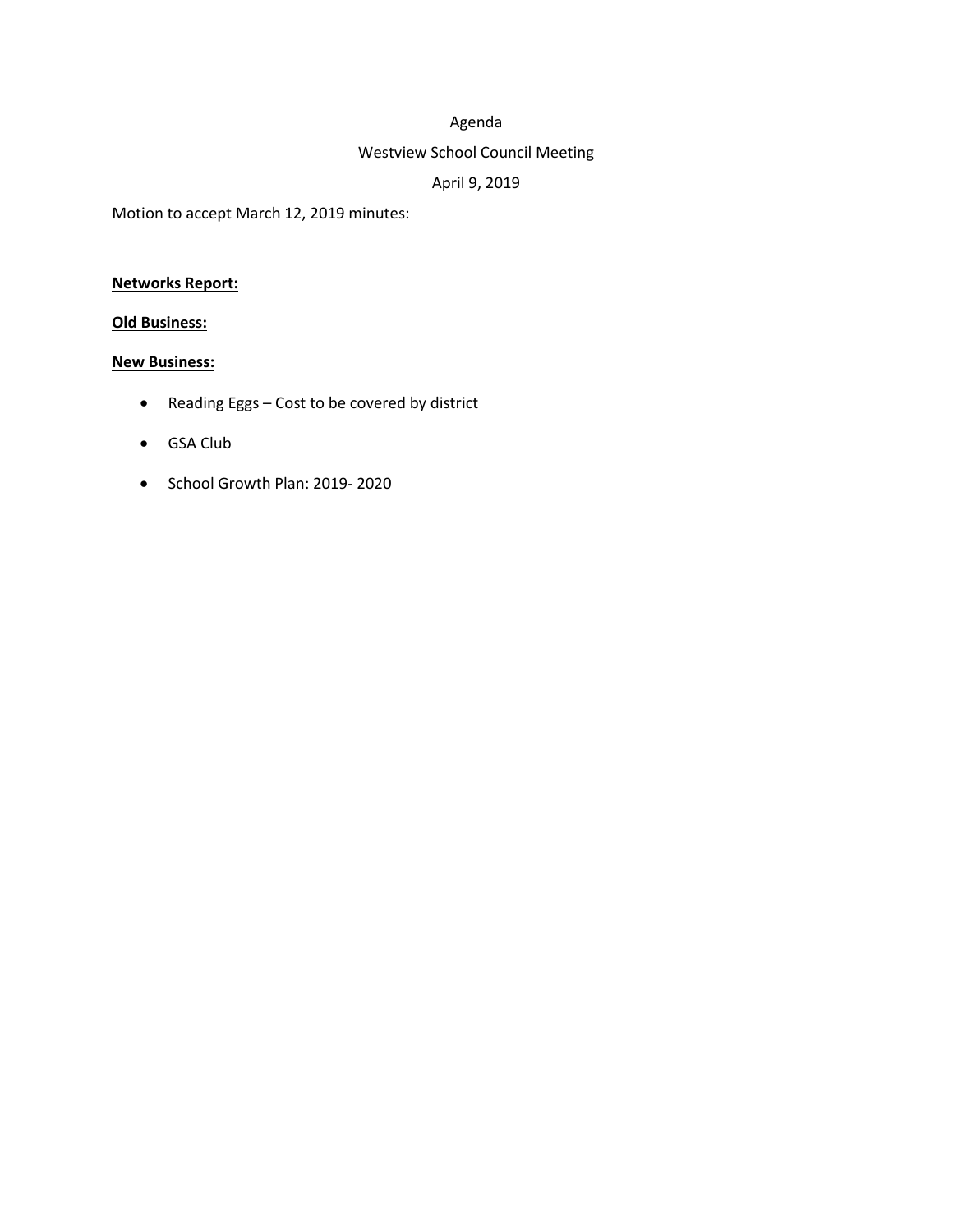### Agenda Westview School Parents Association Meeting April 9, 2019

#### **Motion to accept March 12, 2019 minutes:**

### **Treasurers Report**

Playground: \$21 342.79 Casino: \$58 375.48 Regular: \$1839.89

#### **Requests for Funding**

Requestor: Catherine Aasen

- Floating Fun Program Discovery Center
- Grade 2: \$3/ student plus bussing
- $\bullet$  \$66 + bussing

Motion: Second:

### Requestor: Catherine Aasen & Shawna Palmer

- Heritage Shipyard
- Grade ½ & Grade 2
- \$6.50/ student plus bussing
- Total:

Motion: Second:

Requestor: Connie-Lee Heath

- Hot lunch program renewal
- ~\$350 for the 2019/2020 school year

Motion: Second:

Requestor: Riva Walters

- Crane Lake Wetland Field Program
- Grade 5K & 5/6L
- Cost 2 Busses

Motion: Second:

Requestor: Donna McCullough

- Discovery Center 2 programs for PAT science
- Grade 6 Air & Flight Science Review & Forrest science review
- $\bullet$  \$168 + bussing